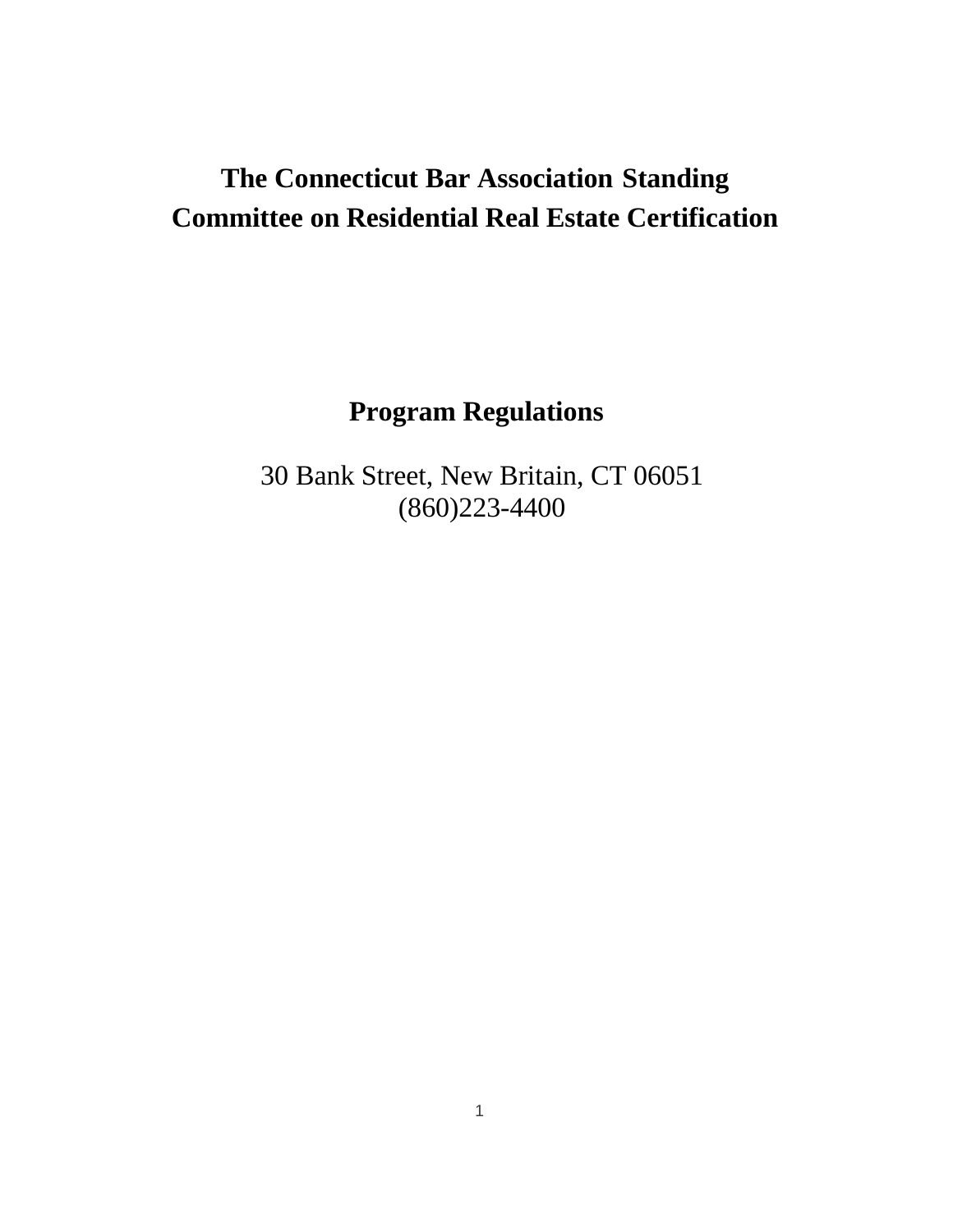# **The Connecticut Bar Association Standing Committee on Residential Real Estate Certification Program Regulations**

## **Section 1: Mission**

1.1 The purpose of this certification program is to identify to the public and the bar those attorneys who have demonstrated superior knowledge, skill, competence, integrity, ethics, and professionalism in the area of residential real estate. The goal of the program is to improve the public 's access to appropriate legal services and to enhance residential real estate law practice in Connecticut.

1.2 The practice of Connecticut residential real estate law is unique to the state of Connecticut because of the history, geographic features of the state, and the evolution of its constitutional, statutory, and case law. Accordingly, these Program Regulations ("Regulations") require that attorneys seeking certification demonstrate a degree of practical knowledge and experience in Connecticut residential real estate law and transactions.

1.3 No attorney shall be required to obtain board certification before practicing in any area of law. Any attorney, alone or in association with any other attorney, shall have the right to practice in any area of law, even though not board-certified in that area.

# **Section 2: Standing Committee on Residential Real Estate Certification-Appointment and Authority**

2.1 There shall be established a Standing Committee on Residential Real Estate Certification ("Standing Committee") which shall consist of a maximum of eight members. Standing Committee members are required to be members of the Connecticut Bar Association. The members shall elect a chair. The members shall be appointed or re-appointed by the Chair of the Real Property Section of the Connecticut Bar Association with approval by the President of the CBA. All attorneys appointed to the Standing Committee shall have a substantial involvement in real property law. Of the members first appointed, four shall serve for two years and four shall serve for three years. Thereafter, all members shall serve two-year terms. Vacancies shall be filled for the unexpired term only.

2.2 The Chair of the Standing Committee may call a meeting at any time . Notice of the meeting shall be given to all members at least one week in advance of the meeting. A member may waive notice of the meeting by letter or e-mail addressed to the Chair. Four members of the Standing Committee shall constitute a quorum at any meeting. Members of the Standing Committee shall serve without compensation .

2.3 The Standing Committee shall formulate and revise rules governing the certification program by a majority vote of the members in attendance at a regular meeting duly called. All rules and any amendments thereto shall be submitted to the Legal Specialization Screening Committee for approval at least 60 days prior to the effective date of the revisions (with prior approval from CBA House of Delegates).

- 2.4 The Standing Committee shall have authority to:
	- a. develop and interpret these regulations (subject to approval by the CBA House of Delegates);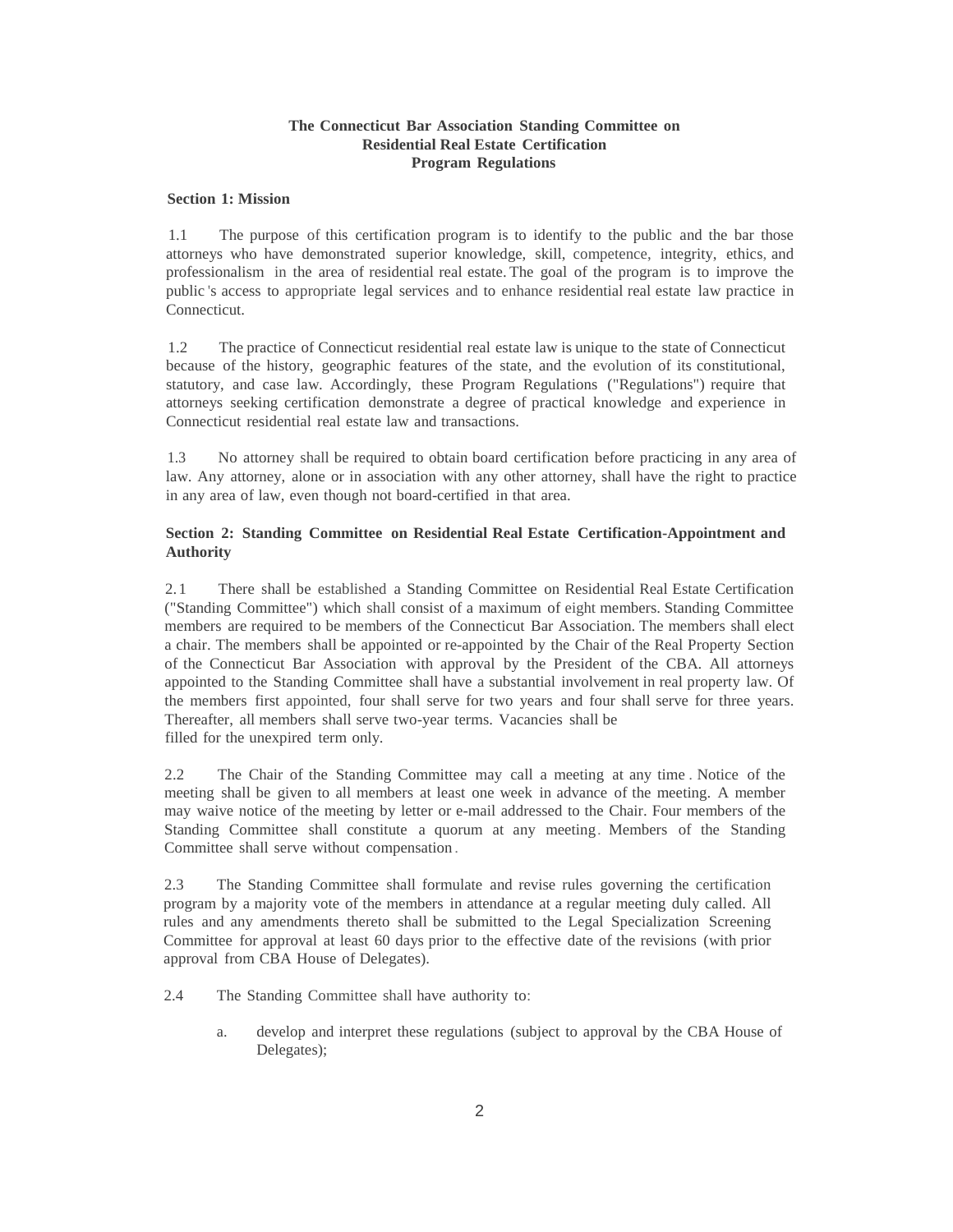- b. recommend to the Legal Specialization Screening Committee amendments to these Regulations (subject to approval by the CBA House of Delegates);
- c. consider those applications for certification or re-certification in accordance with the Regulations and approve such applications when it deems the attorney has met the requirements as outlined in the Regulations;
- d. suspend or revoke an attorney's certification in accordance with the provisions of the Regulations;
- e. deny certification if a attorney has failed to meet the program requirements;
- f. promulgate an annual budget in consultation with the staff advisor appointed pursuant to Section 12 of the Regulations to implement and maintain the certification program;
- g. determine whether a continuing legal education activity qualifies as being in the area of residential real estate for the purposes of satisfying the requirements of Section 4.6 of the Regulations.

2.5 The Standing Committee shall not discriminate against any attorney seeking certification or re-certification on the basis of race, religion, gender, sexual orientation, disability, or age. This paragraph does not prohibit the Standing Committee from imposing reasonable experience, select educational requirements, and stated other requirements on attorneys seeking certification or recertification.

# **Section 3: Examining Committee-Appointment and Authority**

3.1 There shall be established an Examining Committee of the Standing Committee consisting of six members appointed by the Chair of the Standing Committee (subject to the approval of the President of the CBA). The Examining Committee shall have a chair, elected by the members of the committee. The Examining Committee is responsible for conducting an independent evaluation of the qualifications of applicants for certification and re-certification and recommending any action to be taken by the Standing Committee on applications for certification and re-certification.

- 3.2 Members of the Examining Committee shall include:
	- a. at least one member of the Standing Committee;
	- b. an experienced practitioner with substantial involvement in the area of residential real estate;
	- c. an individual experienced in the administration and operation of a program that certifies attorneys as specialists; and
	- d. a current faculty member of an ABA-accredited law school knowledgeable in the area of residential real estate.

3.3 Of the members first appointed, four shall serve for two years and the remaining members shall serve terms of three years. Thereafter members shall serve for a term of two years .The Standing Committee Chair shall fill vacancies for unexpired terms only.

3.4 Meetings of the Examining Committee may be called at any time upon notice given by the chair. Notice of the meeting shall be given to all members at least one week prior to the meeting. A member may waive notice of the meeting by letter or email addressed to the chair. Fifty percent of the members shall constitute a quorum at any meeting duly called. Members of the Examining Committee shall serve without compensation.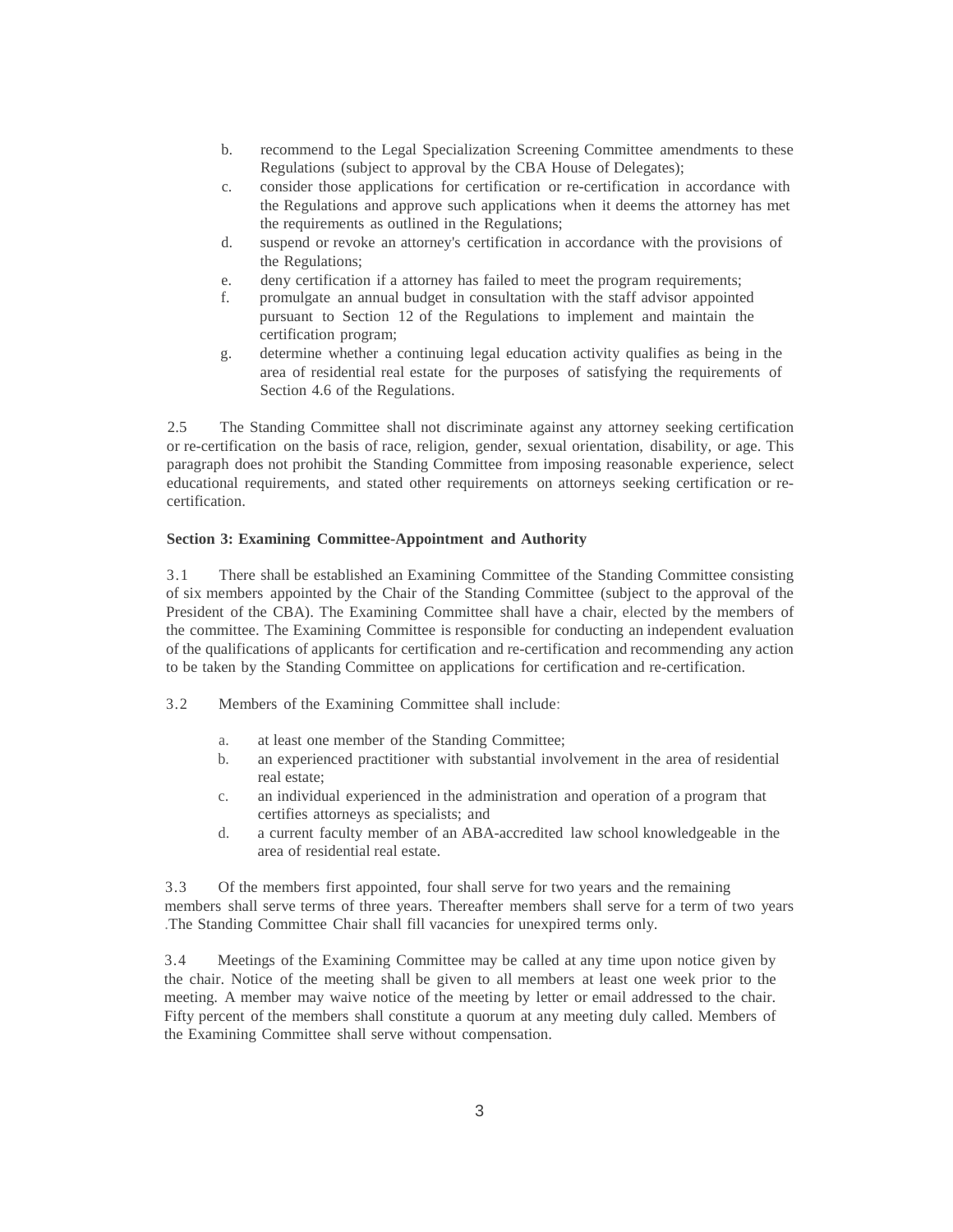3.5 The Examining Committee shall retain a paid consultant experienced in educational tests and measurements to assist the Examining Committee in matters relating to the written examination.

3.6 The Examining Committee shall develop an applicant's bulletin, which will describe the examination content, administration , and scoring in sufficient detail to provide applicants with information to be used to prepare for the examination.

3.7 The Examining committee shall develop a Test Administration Manual that outlines policy for applicant admission to the test site, entry, and exit during the examination; dismissal of examinees at the conclusion of the exam; procedures to follow in the event of irregularities during the exam; and pre-and post-examination security.

3.8 Upon the recommendation of the Examining Committee, the Standing Committee shall grant or deny certification or re-certification to an applicant, except in the event the Examining Committee deems the applicant is not qualified to sit for the examination . In any such case where the Examining Committee has found the applicant not qualified to sit for the examination, the Examining Committee shall notify the applicant of the adverse determination and the appeal procedure in accordance with section 11 of these Regulations.

#### **Section 4: Minimum Standards for Certification**

- 4.1 Substantial Involvement
	- a. The applicant shall demonstrate substantial involvement in the practice of residential real estate law throughout the five-year period immediately preceding application for celtification or re-certification; provided however, that an interruption in continuous practice of up to one year for a sabbatical or leave of absence shall be permitted so long as the applicant has otherwise demonstrated

such substantial involvement in the continuous practice of residential real estate law for at least five years exclusive of the interruption .

- b. For purposes of this section, substantial involvement means the engagement by the applicant in the provision of legal services on a full-time 40 hour week basis in the course of which the applicant has annually devoted at least 25 percent of his or her time to matters for which the applicant has been primarily responsible in which issues of residential real estate were significant factors. For part-time practice, the equivalent annual hours are required. Such experience shall include work in at least six of the following areas, and must include work in areas (a) and (b):
	- a. real estate transactions related to the acquisition, ownership, participation, leasing, financing, use, development, management, transfer, and or disposition of residential real estate, including drafting of residential real estate related documentation;
	- b. residential real estate title examinations, title opinions, and or title insurance;
	- c. residential real estate leases;
	- d. easements, servitudes, and or covenants;
	- e. zoning or other land use controls;
	- f. residential real estate financing;
	- g. residential real estate securities;
	- h. foreclosure and or forfeiture proceedings;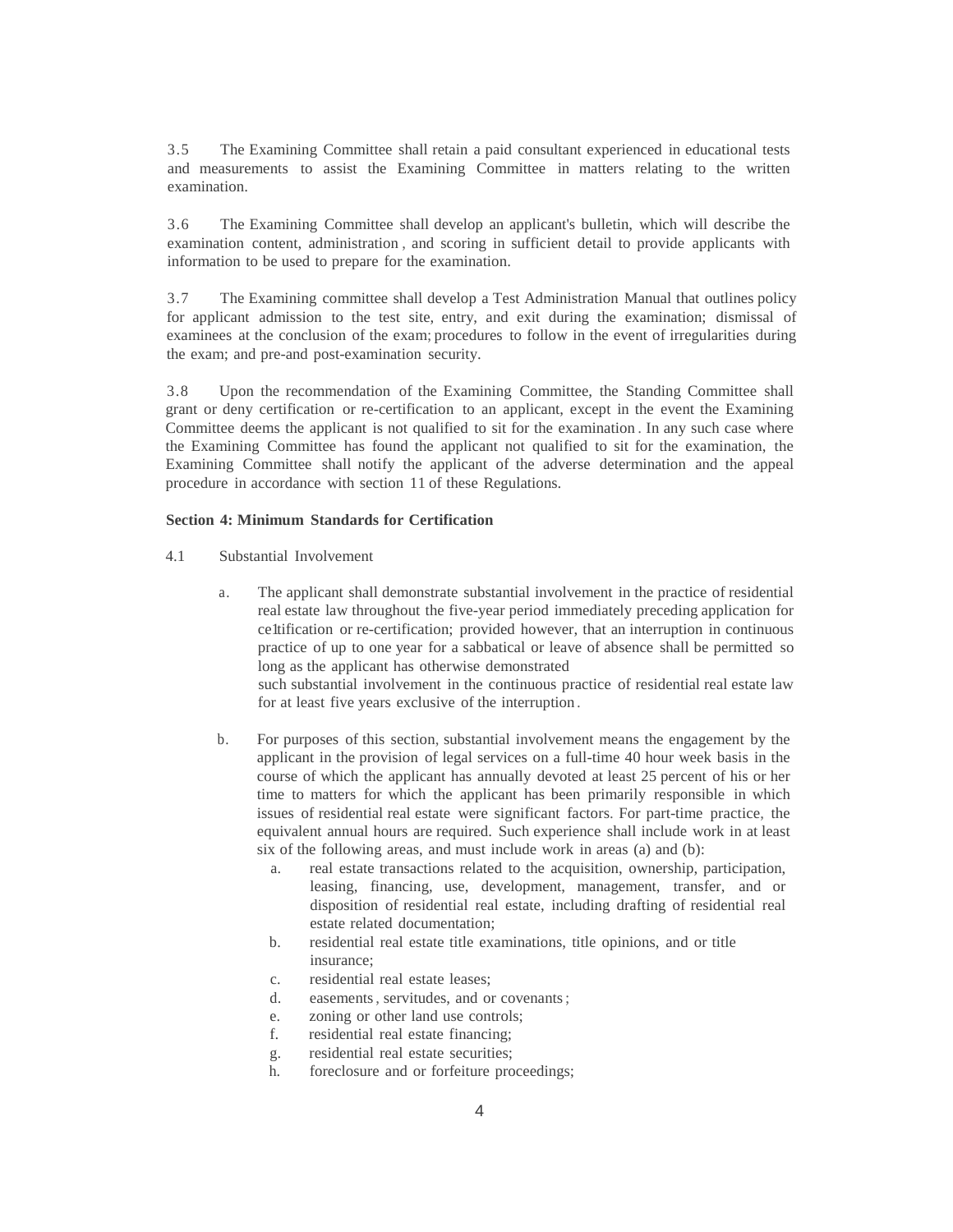- i. real estate-related controversies either in court or in arbitration and including, but not limited to, quiet title, slander of title, ownership dispute;
- J. eminent domain and condemnation;
- k. condominiums, cooperatives, and or planned unit developments;
- 1. subdivisions;
- m. landlord/tenant;
- n. homeowner associations;
- o. real estate taxation;
- p. water law;
- q. mineral rights;
- r. historic preservation ;
- s. boundaries including, but not limited to, encroachments, party walls, fences; and
- t. agency and fiduciary relationships related to the other areas listed herein.

#### 4.2 Good Standing

The applicant seeking certification or re-certification shall have been engaged in the practice of law in Connecticut for at least five years preceding application for certification or recertification . The applicant shall be a member in good standing of each jurisdiction in which the applicant is admitted. Confirmation of the same must accompany the application . The Standing Committee does not require that an applicant be a member of the Connecticut Bar Association. For purposes of this section "engaged in the practice of law" shall mean substantive legal work done primarily for the purposes of rendering legal advice or representation. Employment by the government or a corporation or other business shall constitute the practice of law if ( I) the work performed was legal in nature and was performed primarily for the purpose of rendering legal advice to, or representation of, such governmental agency, corporation, or other business; and (2) the applicant was required as a condition of such employment to be admitted to the bar of any state.

# 4.3 Professional Ethics and Disciplinary Review

a. An applicant for certification or re-certification shall demonstrate adherence to a high standard of professional responsibility and ethical conduct. The applicant shall verify by affidavit the following information for each jurisdiction in which the applicant is admitted: (1) any grievances filed against the applicant or disciplinary action taken against the applicant as the result of any such grievance or for any other reason, including any sanction or conditions imposed pursuant to Section 2- 37 of the Connecticut Rules for the Superior Court; and (2) any malpractice actions brought against the applicant alleging malpractice on the part of the applicant. The Standing Committee shall consider the seriousness of the underlying facts of the grievance or malpractice action and will consider the passage of time since the grievance or malpractice action was filed or such discipline was imposed, as well as the applicant's experience since that time. The information contained in the

affidavit shall be stated with sufficient particularity to enable the Standing Committee to conduct its investigation. Failure to disclose any information required by this section shall be a material misrepresentation and may be cause for denial of an application, suspension, or revocation of certification, or any other appropriate action.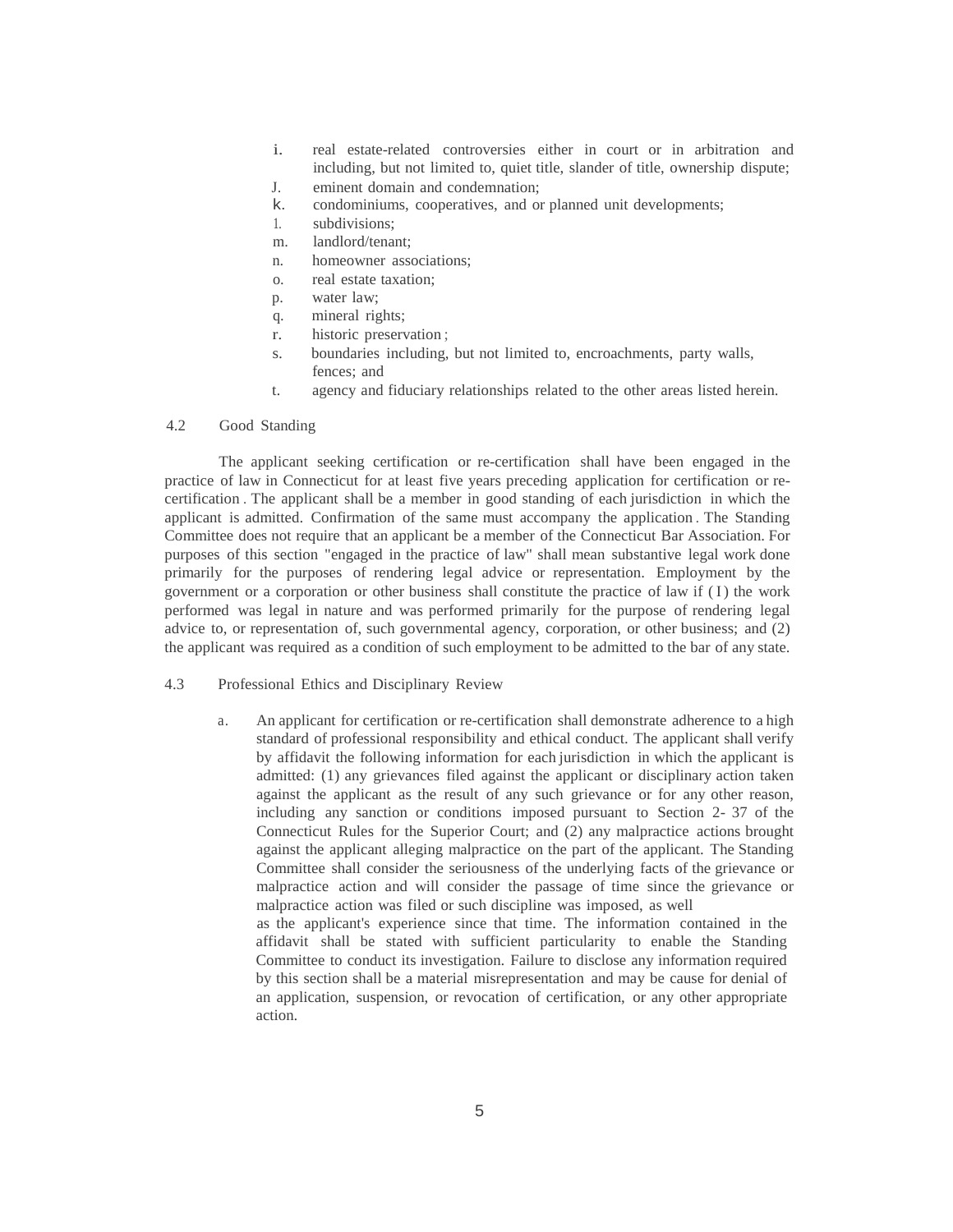- b. Any applicant shall request the Statewide Grievance Committee or similar disciplinary body in other jurisdictions to provide the Standing Committee with a complete disciplinary history of the applicant including those grievances where there has been a finding of no probable cause.
- c. The Standing Committee may deny certification or re-certification, revoke certification, or take other appropriate action on a finding of a grievance committee, disciplinary authority, or court that an applicant or certified attorney has been guilty of professional misconduct or upon notice of the pendency of such proceedings. However, the Standing Committee shall consider the seriousness of the underlying fact of the grievance and will consider the passage of time since such discipline and the applicant's experience since that time. Failure to disclose any such information required by this section shall be a material misrepresentation and may be cause for rejection, revocation, or other appropriate action.
- d. If a grievance, malpractice action, or discipline is imposed against any certified attorney, the attorney shall notify the Standing Committee within 30 days of the happening of any such event.
- 4.4 Peer Review
	- a. Statement of References-Applicants for certification or re-certification shall provide the Standing Committee (on forms to be provided by Standing Committee) with favorable references from five attorneys orjudges. A majority of whom have devoted at least 25 percent of their practice to the practice of residential real estate law and are knowledgeable about the applicant's practice and competence in the area of residential real estate, as well as the applicant's character, ethics, and reputation for professionalism. No reference may be from an attorney who: (1) is related to the applicant; or (2) is or has been engaged in legal practice with the applicant at any time during the three-year period preceding the filing of the application for certification or re-certification, (3) is a member of either the Examining Committee or Standing Committee. After the first board-certified attorneys are appointed, one reference must be from a Board Certified Residential Real Estate Specialist. The Examining Committee shall send out all reference forms. In addition, the Examining Committee may seek and consider reference forms from persons of the Examining Committee's own choosing.
	- b. Qualifications of References-All references shall be from Judges of the Connecticut Supreme, Appellate, and/or Superior Courts or from attorneys who are licensed to practice law in Connecticut and are currently in good standing.
	- c. Evaluation of References-In evaluating applications, the Examining Committee shall consider the knowledge, experience, and reputation for ethical behavior in the field of residential real estate law of the references and the nature of the dealings between the references and the applicant in evaluating applications.
	- d. Confidentiality-All materials and information received or used by the Standing Committee in connection with the certification or re-certification process, including, but not limited to, the application form and statements of reference, shall be confidential and shall not be subject to disclosure to any person, including the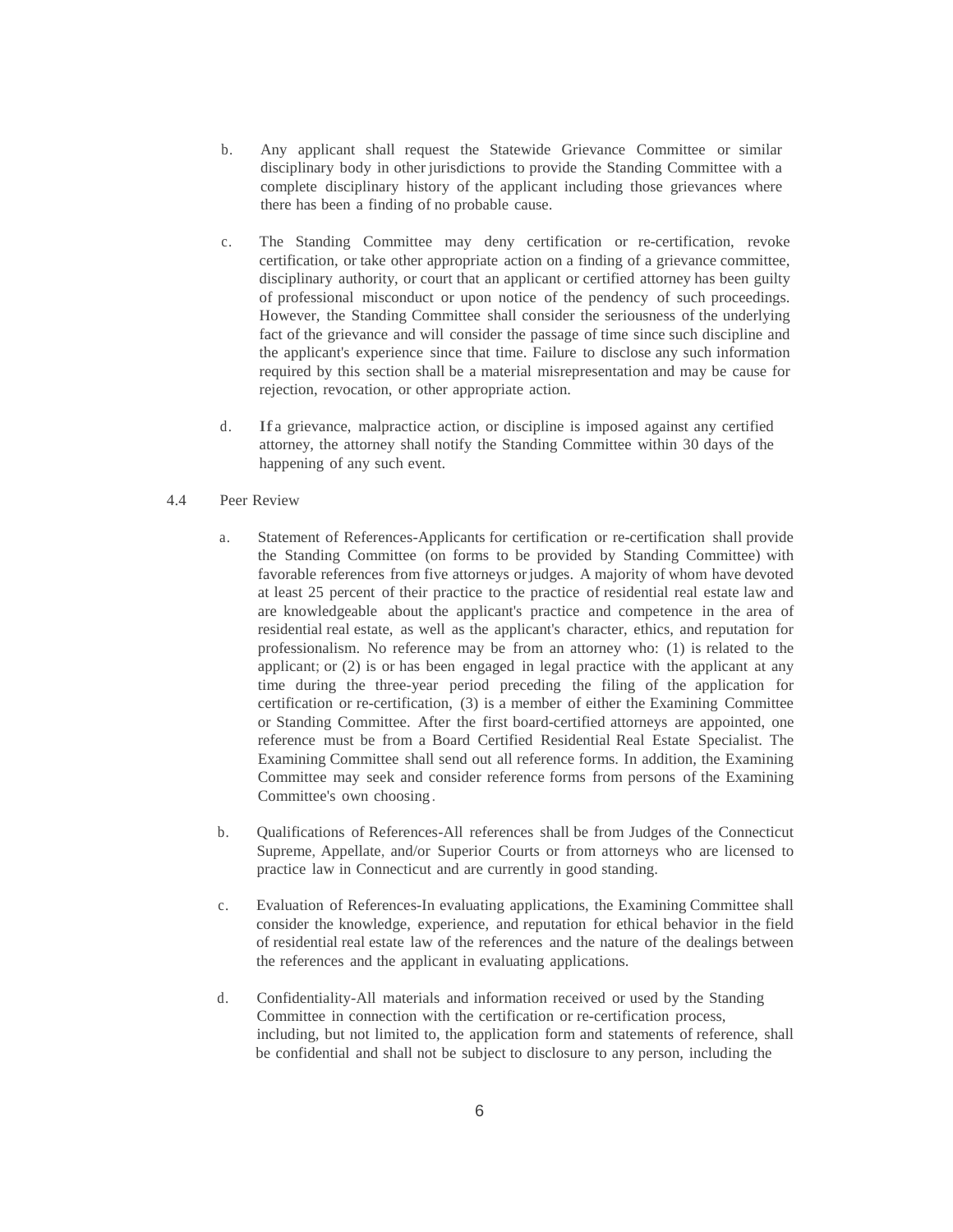applicant. The applicant shall agree to this by the waiver signed on the application form.

## 4.5 Insurance

An applicant for certification or re-certification shall have and maintain an attorney's professional liability insurance policy issued by a licensed liability insurance company authorized to carry such risks in the state of Connecticut with minimum limits of \$1,000,000 per claim. Confirmation by way of a properly executed certificate of insurance of the same shall accompany the application. The certificate shall name the Connecticut Bar Association as certificate holder. Said insurance must be maintained throughout the period of certification or re-certification. The Standing Committee, in its discretion, may waive the requirements of this section if they determine there is suitable alternative coverage or demonstration of financial responsibility for the protection of the applicant's clients. Applicants who are not engaged in the private practice of law but are employed by municipal, state, or federal governments; and applicants employed as staff or house counsel must demonstrate by some reliable evidence that they have adequate financial protection for their professional acts, through their employers or otherwise.

#### 4.6 Continuing Legal Education

- a. Each initial applicant shall demonstrate that during the three-year period preceding the filing of the application, the applicant has accumulated a minimum of 36 hours of continuing legal education in the area of residential real estate. Six ethics credits (which may or may not be designated as ethics credits that are part of a course on residential real estate) are required.
- b. This requirement may be met by attendance at continuing legal education programs approved by either the Professionalism and CLE Committee of the CBA or by the Standing Committee, by participating as a panelist or speaker at any such program, attending via webcast, both live and prerecorded, listening to or reviewing tapes, CD-ROMS, or any other recordings of such programs and writing published books or articles in the area of residential real estate. Credit shall be accrued as follows:
	- 1. Applicants seeking credit for self-study must submit an affidavit attesting to the completion of the course of study, including review and study of the accompanying course material. Applicants shall include no more than 5 credits per calendar year by self-study.
	- 2. Applicants seeking credit for participating as a panelist or speaker at an activity approved by either the Professionalism and CLE Committee of the CBA or by the Standing Committee may receive one hour of credit for each two hours of preparation, and one hour of credit for one hour of presentation. The maximum number of hours which may be assigned for preparation of a single seminar is six hours.
	- 3. The applicant has the burden of establishing entitlement to credit for a particular activity, both initially and upon appeal. Applicants shall provide such evidence as reasonably required to verify attendance at continuing legal education programs.
	- 4. The Standing Committee does not require an applicant seeking certification or re-certification to complete educational programs offered by any specific organization.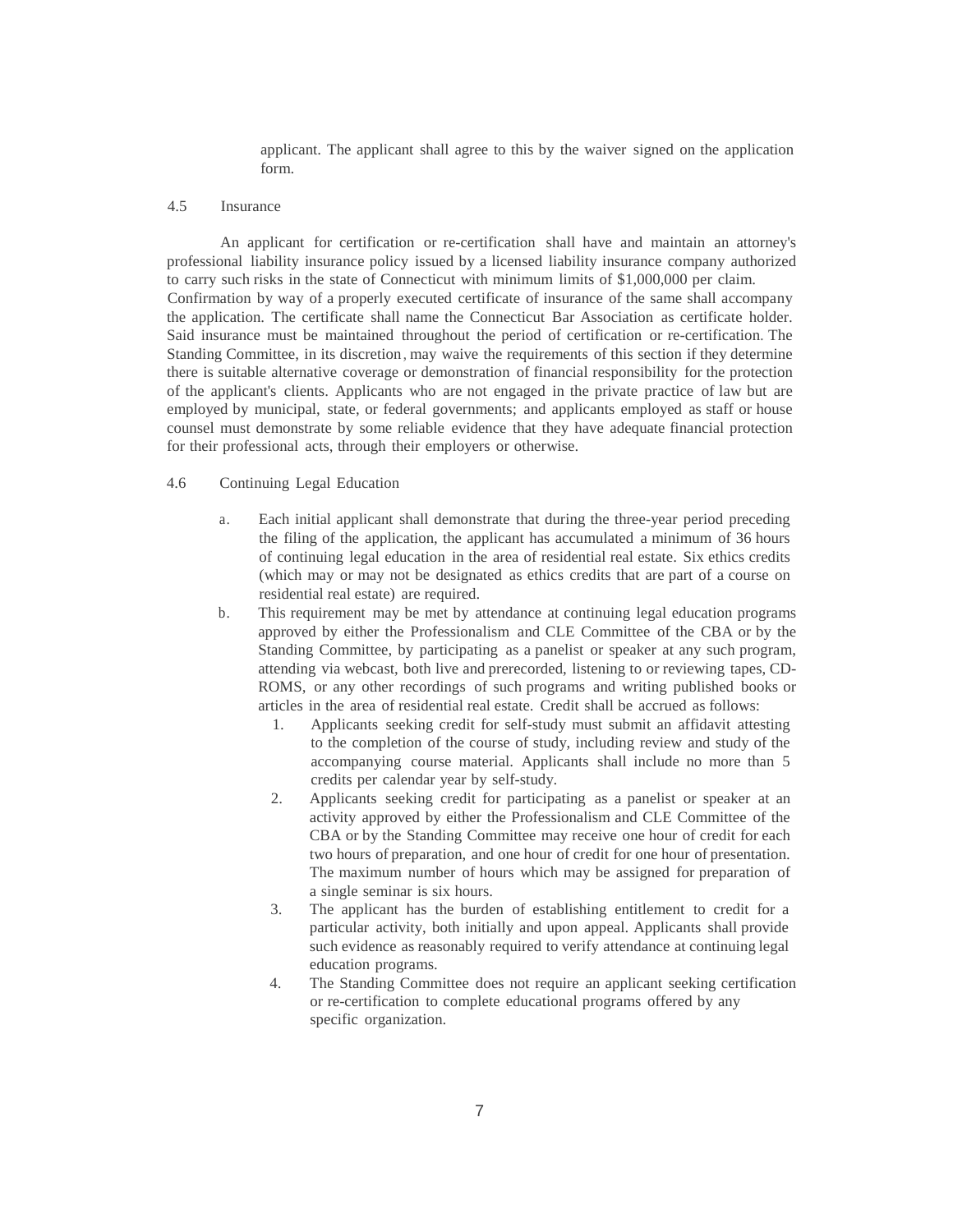- c. Unless the activity is approved by the Professionalism and CLE Committee of the CBA, or the Standing Committee, credit will not normally be given:
	- 1. for speeches given at luncheons or banquets;
	- 2. for presentations to clients;
	- 3. for activities directed primarily to persons preparing for admission to practice law, but this provision shall not apply to presentations to persons seeking certification or re-certification;
	- 4. when the activity involves correspondence work or other informal self-study .
- 4.7 Examination
	- a. There shall be an evaluation of the applicant's knowledge of the substantive and procedural law in the area of residential real estate law as practiced in Connecticut. Certification applicants must pass a written exam that is practical, objective, and designed to demonstrate special knowledge, skills, and proficiency in residential real estate law to justify the representation of special competence to the legal profession and to the public.
	- b. The examination shall be prepared under the direction of the Examining' Committee and shall include all aspects of the practice of residential real estate law. The exam shall also include issues devoted to professional responsibility and ethics as it relates to the practice of residential real estate law. The examination shall contain written essay questions and multiple-choice questions.
	- c. The Examining Committee shall administer and grade the examination uniformly. Scoring of the examination shall be set forth in sufficient detail in an applicant's bulletin. A passing score on the examination shall be established in a manner generally accepted as being fair.
	- d. The Examining Committee shall insure that each written examination:
		- 1. is reliable and valid. Reliability is the consistency or replicability of test results. Validity requires that the content and emphasis of the examination proportionately reflect the knowledge and skills needed for an enhanced level of skill and expertise in residential real estate law;
		- 2. is periodically reviewed to ensure relevance to knowledge and skills needed in residential real estate as the law and practice methods develop over time; and
		- 3. is the subject of appropriate measures to protect the security of all examinations .
	- e. The Examining committee shall implement appropriate post-examination statistical analysis and necessary research that shall include a question analysis to determine how effectively each question functions and a test analysis to determine how effectively the test as a whole functions. The Examining Committee shall report its findings to the Standing Committee.
	- f. The Examining Committee shall hold full-day examinations on no more frequently than annually for the certification of applicants as residential real estate specialists. The examination shall be held at such place or places within the state of Connecticut as the Standing Committee may designate.
	- g. Subcommittee on Non-Standard Testing
		- 1. There shall be a subcommittee on non-standard testing for each examination, which shall have the power to act for the Examining Committee, to be appointed by the Chair of the Examining Committee, which the subcommittee shall have the duty, power, and authority to consider and act upon all petitions for non-standard testing and to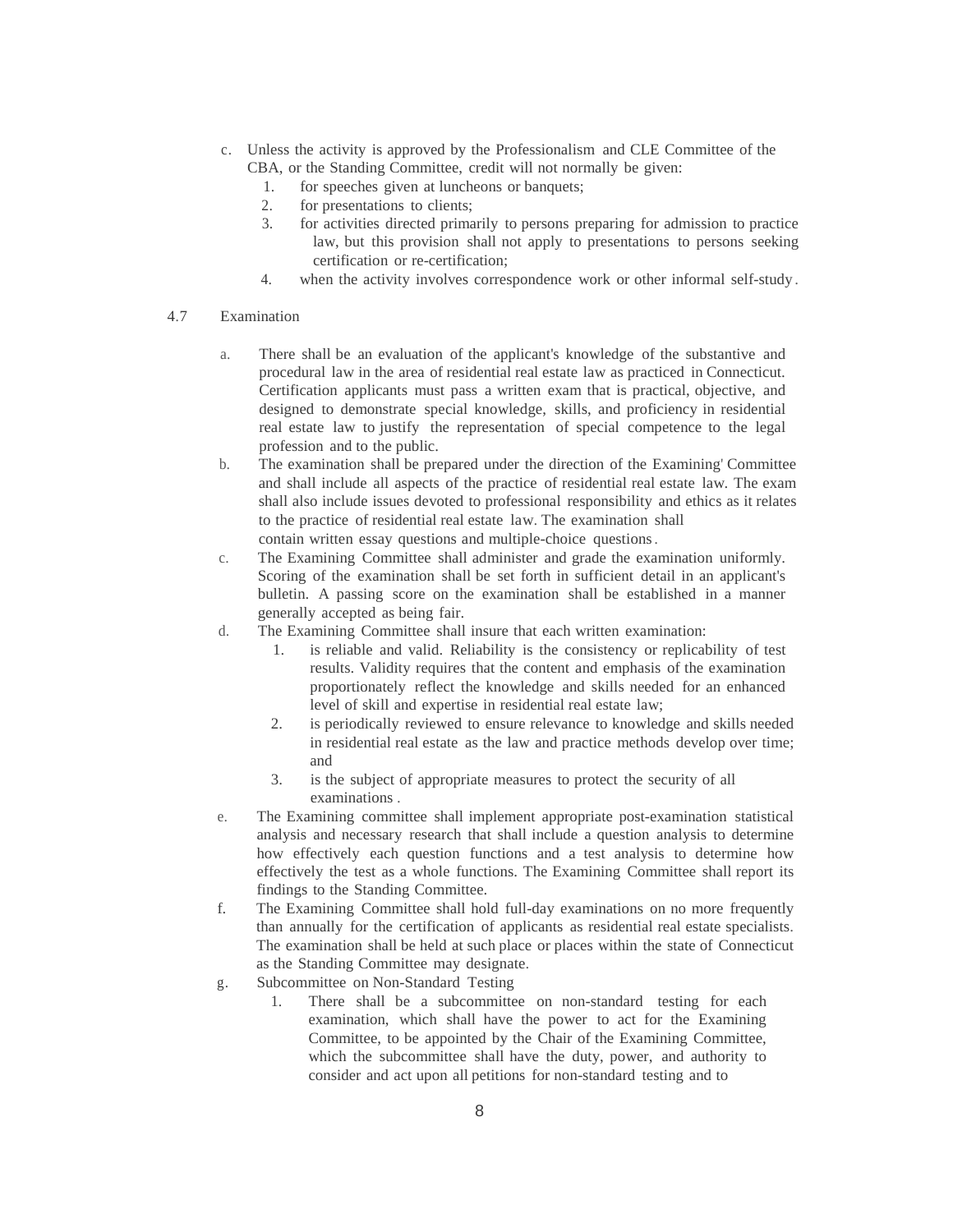determine the terms and conditions upon which non-standard testing will be provided to applicants in compliance with The Americans With Disabilities Act.

- 2. Petitions for non-standard testing shall be in writing on a form prescribed by the subcommittee and shall be filed, together with such attachments as the subcommittee may require, with the staff advisor, on or before the filing deadline for applications for certification or re-certification.
- 3. The subcommittee may, in its discretion, hold a hearing on any petition for non-standard testing. The subcommittee shall notify the applicant of its decision in writing and include a copy of the appeal procedures as outlined in Section 11 if a petition for non-standard testing is denied.
- 4.8 In all cases in which documentation is required from an applicant for an initial application and/or re-certification, an original and/or certified copy will be required.
- 4.9 Failure of Applicant to Attend Examination
	- a. Itis the applicant's sole responsibility to make all necessary travel and other related plans in due course to arrive at the examination site at the prescribed date and time. Once the examination has commenced, there will be no admittance of late-arriving applicants.
	- b. Should unforeseen circumstances occur that prevent an applicant from attending the examination, the applicant shall immediately contact the current chairperson of the Examining Committee at the Connecticut Bar Association and provide the reason(s) for the applicant's inability to sit for the examination. Within 48 hours of the original examination date the applicant shall deliver to the chairperson, or designated alternate at the Connecticut Bar Association, an "Affidavit of No- Contact" on the form appended to these Regulations. Failure to provide the affidavit within the prescribed time shall prohibit the applicant from taking the examination.
	- c. Should the applicant be unable to sit for the examination due to injury or illness, and should the applicant wish to re-schedule the examination, the applicant shall be required, no later than five business days after the date of the original examination, to submit to the Examining Committee a "Physicians Statement of Medical Necessity" confirming the nature and extent of the applicant's impairment caused by injury or illness using the form appended to these Regulations.
	- d. At the sole discretion of the Examining Committee, the applicant may be allowed to sit for the examination at a time and place chosen by the Chairperson of the Examining Committee. A re-testing fee of \$125.00 shall be paid by the applicant. Should the applicant request a re-examination date within 30 days of the original examination date.

#### **Section 5: Grounds for Denial of Application**

Grounds for denying an application for certification or re-certification include, but are not limited to the following (pursuant to these Regulations):

- a. applicant's failure to meet the substantial involvement requirement;
- b. applicant's failure to be engaged in the practice of law for 5 years
- c. applicant is not a member in good standing in each court to which he or she is admitted;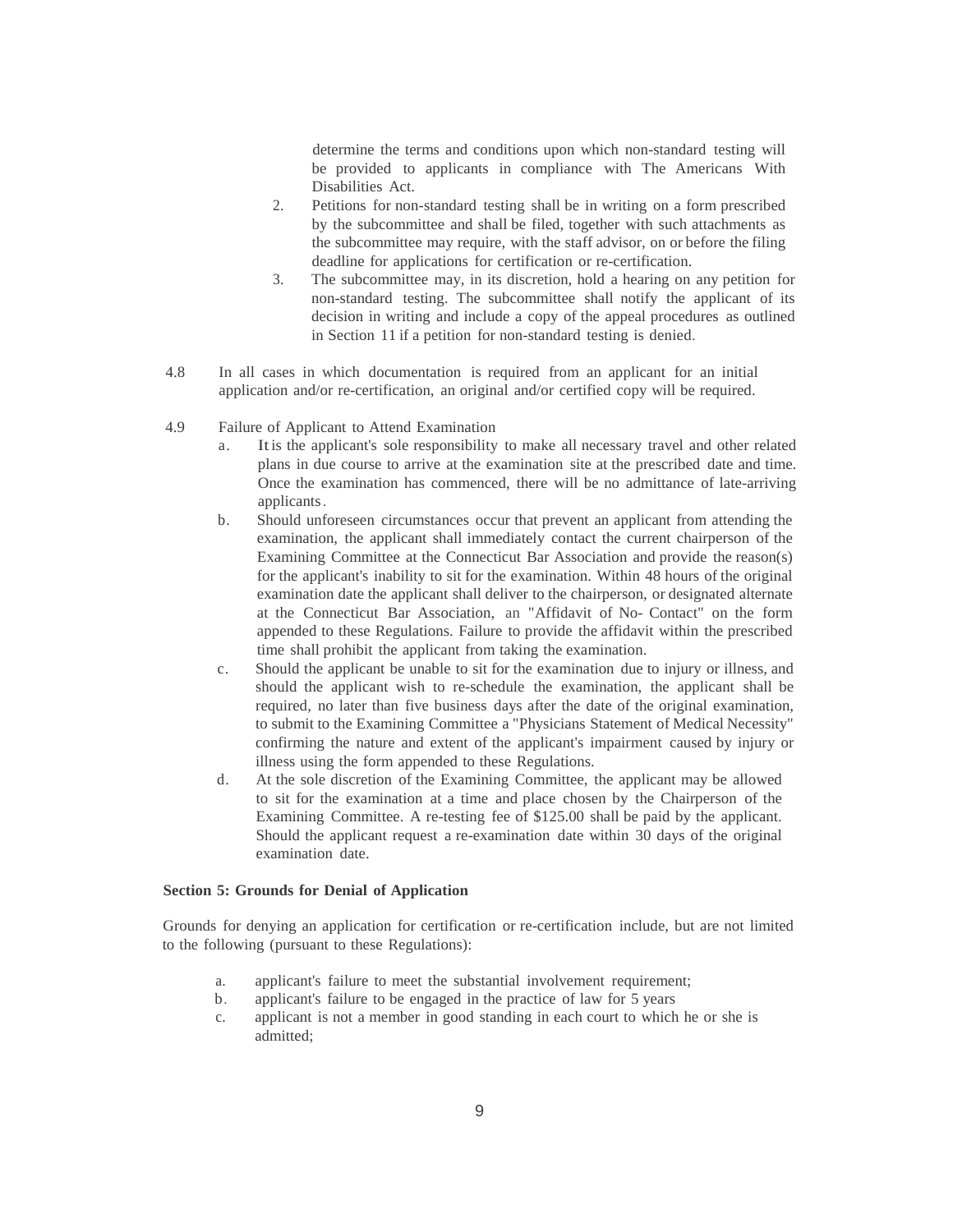- d. applicant's failure to maintain an attorney's professional liability policy, as outlined in Section 4.5;
- e. information received through the references received;
- f. applicant's failure to meet the continuing legal education requirements;
- g. applicant's failure to pass the written examination;
- h. applicant's disciplinary history or other information received ; or
- i. applicant's failure to furnish requested information or the misrepresentation of any material facts requested by the Standing Committee or Examining Committee.

# **Section 6: Requests for Additional Information**

The Examining Committee may request additional information from the applicant and or ask to meet personally with the applicant should the Examining Committee feel it necessary in order to make its recommendation. Failure to respond to a request for information may be taken into account by the Examining Committee when making its final decision.

## **Section 7: Period of Certification or Re-certification**

Certification or re-certification shall be granted for five years.

# **Section 8: Standards for Re-certification**

8.1 To retain certification an attorney shall apply for re-certification prior to the end of the fifth year of his or her initial certification and every five years thereafter.

8.2 An attorney shall be granted re-certification upon a showing of continued compliance with the original requirements for certification including substantial involvement, peer review, continuing legal education courses, good standing, insurance, and character, ethics, and reputation for professionalism. Applicants for re-certification shall not be required to take an additional examination to become re-certified.

8.3 An attorney seeking re-certification shall have earned no less than 60 hours of continuing legal education credit in the area of residential real estate (in accordance with specific requirements as provided in Section 4.6 of the Regulations) during the certification period, with not more than 20 hours in any calendar year. At least six of the 60 hours shall have been earned in the area of legal ethics or professional responsibility.

#### **Section 9: Annual Requirements**

Each certified attorney shall be sent an annual reporting form requesting:

- a. verification of continued substantial involvement;
- b. verification of continued good standing;
- c. disclosure of any disciplinary actions or grievances filed against the attorney whether or not there has been a finding of probable cause;
- d. disclosure of any malpractice claims;
- e. verification of continuing legal education courses taken during the past year; and
- f. payment of an annual fee of \$150 (except in last year of the any certification period).

## **Section 10: Suspension of Certification**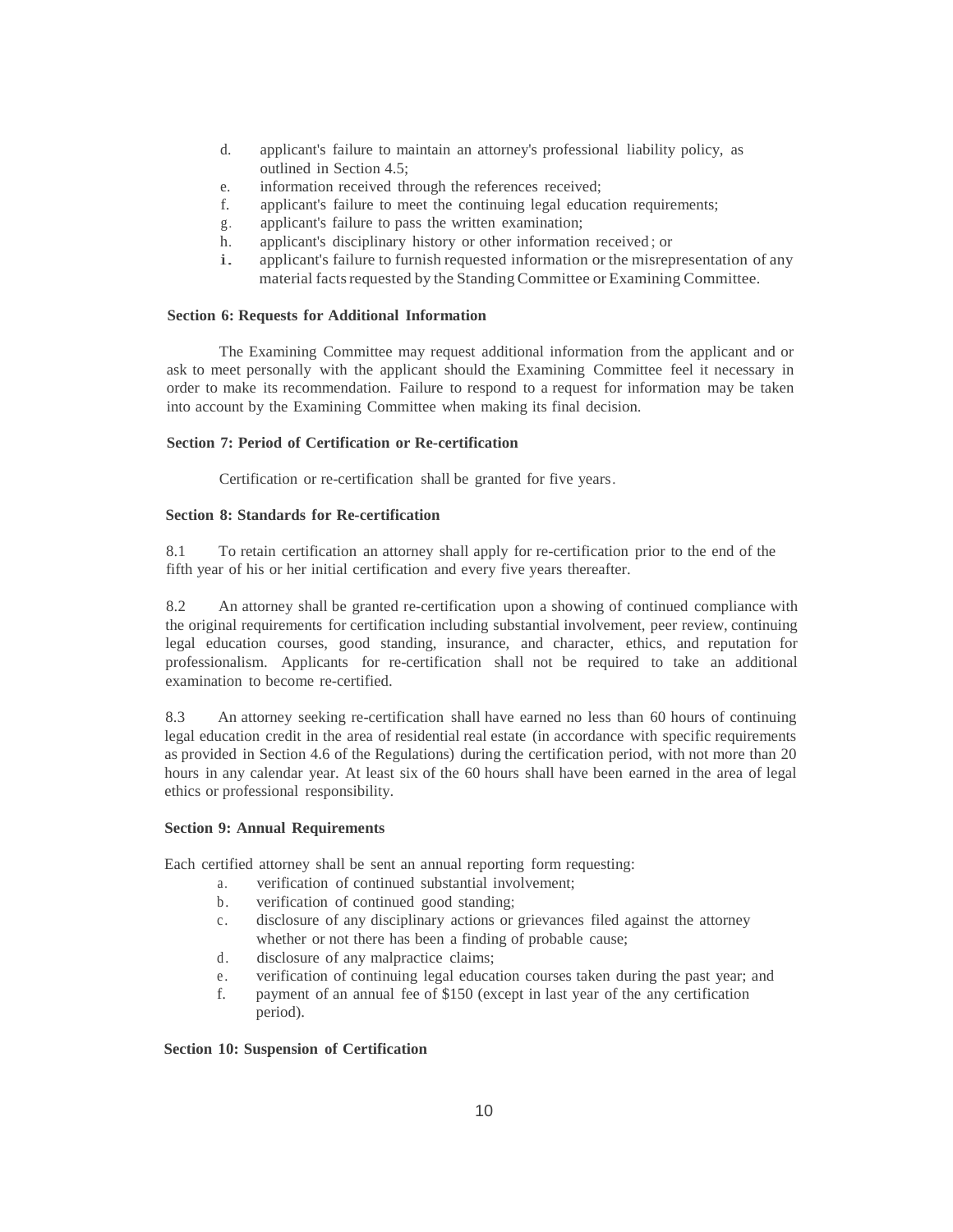10.1 Any certified attorney shall immediately report to the Standing Committee: (a) his or her resignation, disbarment, or suspension from the practice of law in any jurisdiction to which he or she is admitted; (b) any cancellation or non-renewal of his or her legal malpractice policy which policy is not immediately replaced without lapse of coverage; (c) any conviction of a crime involving moral turpitude ; (d) any entry of a judgment involving legal malpractice against the attorney; (e) any presentment by the grievance committee of any jurisdiction to which he or she is admitted; or (f) any imposition of sanctions or conditions imposed against the attorney pursuant to Section 2-37 of the Connecticut Rules for the Superior Court.

10.2 Upon the happening of any event listed in subsection (a), (b) or (c) of Section 10.1 of these Regulations, the attorney's certification shall be immediately suspended . Any such suspension shall be subject to the attorney's right of appeal pursuant to Section 11 of these Regulations.

10.3 The Standing Committee may, after investigation, suspend the certification of any attorney who has had:

- a. judgment involving legal malpractice entered against him;
- b. presentment proceedings filed against him by the grievance committee in any jurisdiction in which the attorney is admitted; or
- c. sanctions or conditions imposed against him pursuant to section 2-37 of the Connecticut Rules for the Superior Court. Any such suspension shall be subject to the attorney's right to appeal pursuant to section **11** of these Rules.

#### **Section 11: Appeals**

11.1 An attorney whose application for certification or re-certification has been denied either for deficiency of the application or failure to fulfill the requirements for certification, including failure of the written examination, or (2) whose certification as a specialist has been suspended, may appeal any such decision in accordance with the provisions of this section.

11.2 Any notice of a decision to deny an application for certification or re-certification or to suspend the certification of a residential real estate specialist shall be sent by certified mail. An attorney wishing to appeal any such notice of the decision shall file a petition for appeal to the Standing Committee within 30 days of receipt of such decision. The petition shall be filed with the staff advisor at the CBA Law Center in New Britain, CT. The petition may be informal, but shall be in writing and must adequately identify :

- a. the determination for which reconsideration or review is requested;
- b. the date on which notice thereof was received;
- d. the reasons for which the petitioner believes the determination should be altered;
- e. the relief requested; and
- f. whether a hearing before the Standing Committee is requested.

11.3 If the petition alleges that an error or errors have been made in grading of his or her examination, the petition shall also set out in detail the area which, in the opinion of the applicant, has been incorrectly graded. Supporting information shall be filed with the petition to substantiate the applicant's claim.

11.4 If the petition alleges that an error or errors have been made in grading of the examination, the applicant may request that all information concerning the petition for appeal shall be submitted to the Standing Committee in blind form. In any such case, the staff advisor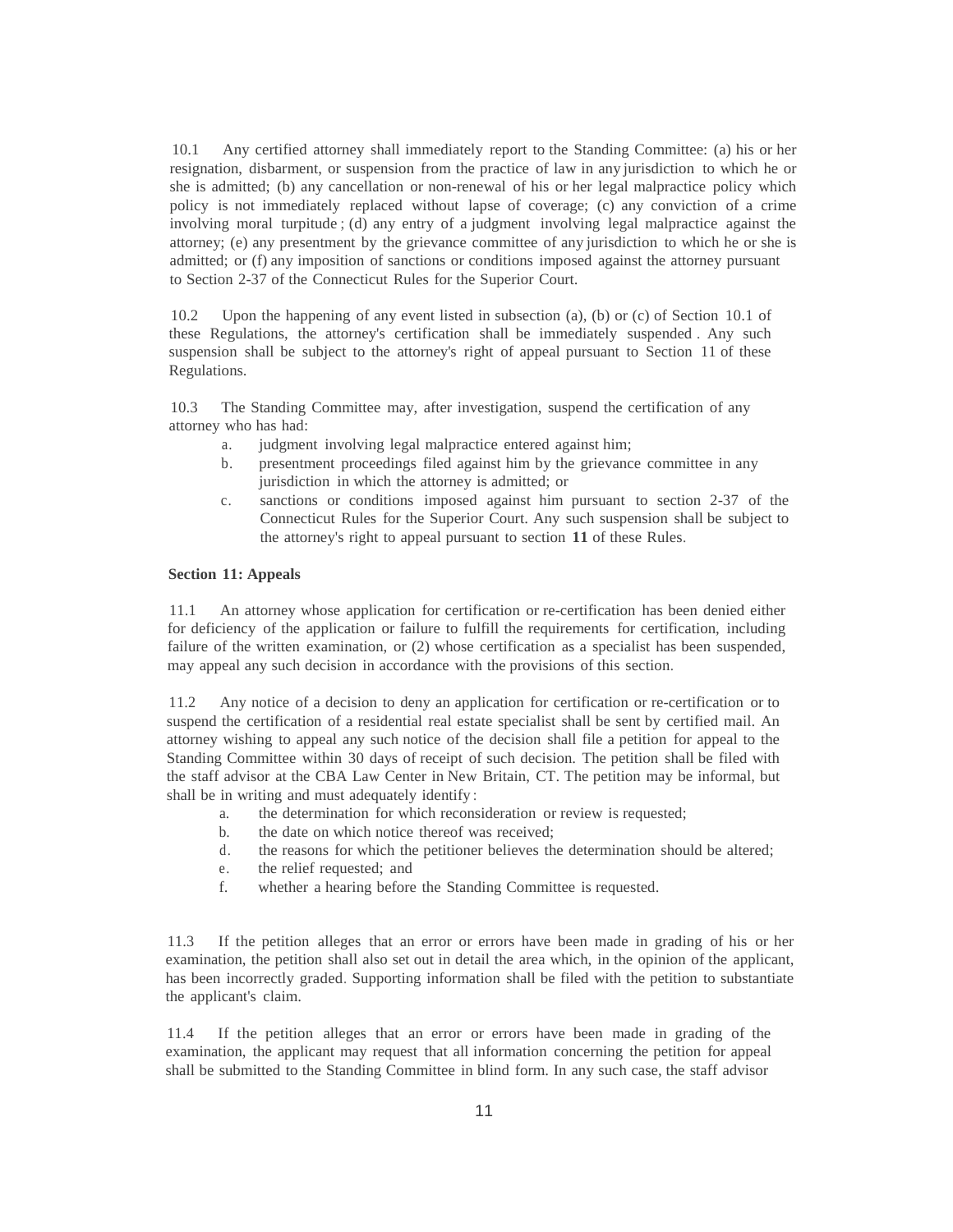shall delete any identifying information on the examination, petition for appeal, and any other related documents.

11.5 If the petitioner does not request a hearing, the Standing Committee shall consider the petition for appeal within 45 days of receiving such petition. The Examining Committee may file a response to a petition for appeal of the denial of an application for certification or re- certification. At least five members of the Standing Committee shall be present to consider any such petition. The Standing Committee shall consider the petition and any response filed by the Examining Committee and render a decision confirming, reversing, or modifying the earlier decision by a majority vote of the members in attendance. If the petition for appeal concerns the grading of the applicant's application, the Standing Committee shall render a decision that the grade on the examination remain the same or be changed. Any such decision shall be made by a majority vote of those in attendance. The Standing Committee shall send a copy of the decision to the petitioner by certified mail.

11.6 Ifthe petitioner requests a hearing, the Standing Committee shall hold a hearing within 45 days of receipt of the petition for appeal. The Standing Committee shall send notice of the hearing to the petitioner by certified mail. Any hearing by the Standing Committee shall be conducted by not less than five members of the committee. If the petitioner fails to attend or fails to request and obtain an alternate hearing date, the Standing Committee shall act on the petition without the presence of the petitioner. Except for good cause shown, which shall be strictly construed, only one request for an alternate hearing date shall be granted.

11.7 Within 90 days after the conclusion of the hearing, the Standing Committee shall render a decision, confirming, reversing, or modifying the earlier decision by a majority vote of the members in attendance. The Standing Committee shall send a copy of the decision to the petitioner by certified mail.

## 11.8 Hearing Process

- a. The Standing Committee may, but is not required to, appoint an examiner who may be a member of the Standing Committee to investigate, gather, prepare, and present evidence and to aid in conducting hearings.
- b. At the hearing, the petitioner and the examiner may present sworn testimony and documentary evidence and shall have the right to cross-examine adverse witnesses.
- c. The Standing Committee will not be bound by a strict application of the rules of evidence, other than those related to privileges, in considering information that it deems reliable and relevant. The petitioner shall bear the burden of reasonable proof.
- d. The hearing shall be recorded by means of a tape recording, which shall be kept as an official record of the hearing. Transcripts shall be made available to the petitioner at his or her expense.
- 11.9 Appeal to the Real Property Section Executive Committee
	- a. Within 30 days of receiving notice that a petition for appeal has been denied under Section 11.7, an attorney may appeal such adverse decision to a panel of the Real Property Section Executive Committee. The attorney shall file any such appeal with the staff advisor at the CBA Law Center in New Britain, CT. The chair of the Real Property Section of the CBA shall appoint a panel of five members of the Real Property Section Executive Committee, none of which shall be a member of the Standing Committee, to hear and decide the appeal.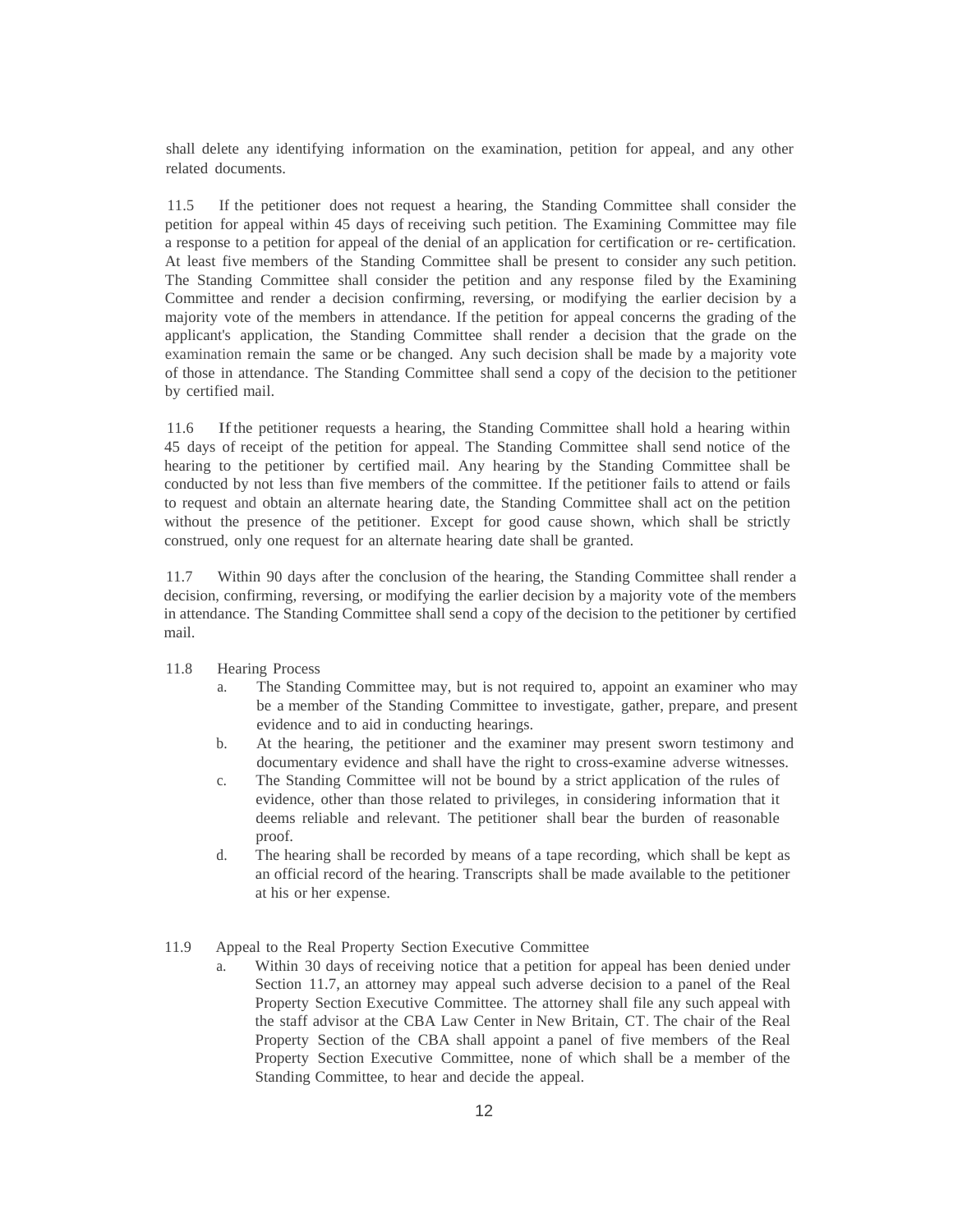- b. Within 45 days of receiving the notice of appeal under subdivision 1 of this subsection, the staff advisor shall prepare and certify to the panel a record of the Standing Committee hearing or if no hearing was held a record of the proceedings below. The record shall consist of all evidence offered at the hearing or if no hearing was requested all evidence submitted pursuant to Section 11.8. The examiner, or if there is no examiner a member of the Standing Committee designated by the chair, shall file an answer on behalf of the Standing Committee.
- c. Parties may file written briefs and the panel may hear oral arguments. The burden of reasonable proof is on the appellant. The panel shall consider only the record on appeal, briefs, and oral argument.
- d. Within 90 days after the panel concludes its deliberations, the panel shall render a decision confirming, reversing, or modifying the decision of the Standing Committee by a majority vote of the panel. The decision of the panel shall be final.

11.10 The petitioner or appellant may exercise the right to excuse a board member or panel member because of a conflict of interest.

11.11 Examination Pending Appeal-Any attorney who has filed a petition for appeal under this section and such petition is not acted upon prior to the date fixed for the written examination may elect to take the written examination pending the appeal. The attorney shall be required to pay the fee for such written examination and shall be notified that he is paying such fee at his own risk because of the pending appeal, since the fee is ton-refundable. If the petition for appeal is finally denied, the attorney shall not receive any credit for having taken the examination if he reapplies at a later date.

## **Section 12: Responsibilities of the Staff Advisor**

12.1 The Connecticut Bar Association shall provide a staff advisor appointed by the Executive Director of the Connecticut of Bar Association to assist the Standing and Examining Committees. 12.2 Duties of the staff advisor include, but are not limited to:

- a. acting as coordinator of all aspects of the certification process for Standing Committee and the Examining Committee;
- b. being available to the Standing Committee and Examining Committee to discuss the certification process;
- c. assembling and distributing all materials required by the Standing Committee or Examining Committee to conduct its business in accordance with these Regulations;
- d. coordinating and attending meetings of the Standing Committee or Examining Committee;
- e. rendering advisory services and supplying appropriate material to any individual requesting an application or information regarding the certification of attorneys as residential real
- f. conducting a review of the applicant's materials for application as described in Section 15 of the Regulations;
- g. collecting and properly accounting for all fees collected which are from the applicants; and
- h. disbursing in consultation with the Standing Committee Chair all authorized expenses.

#### **Section 13: Communications**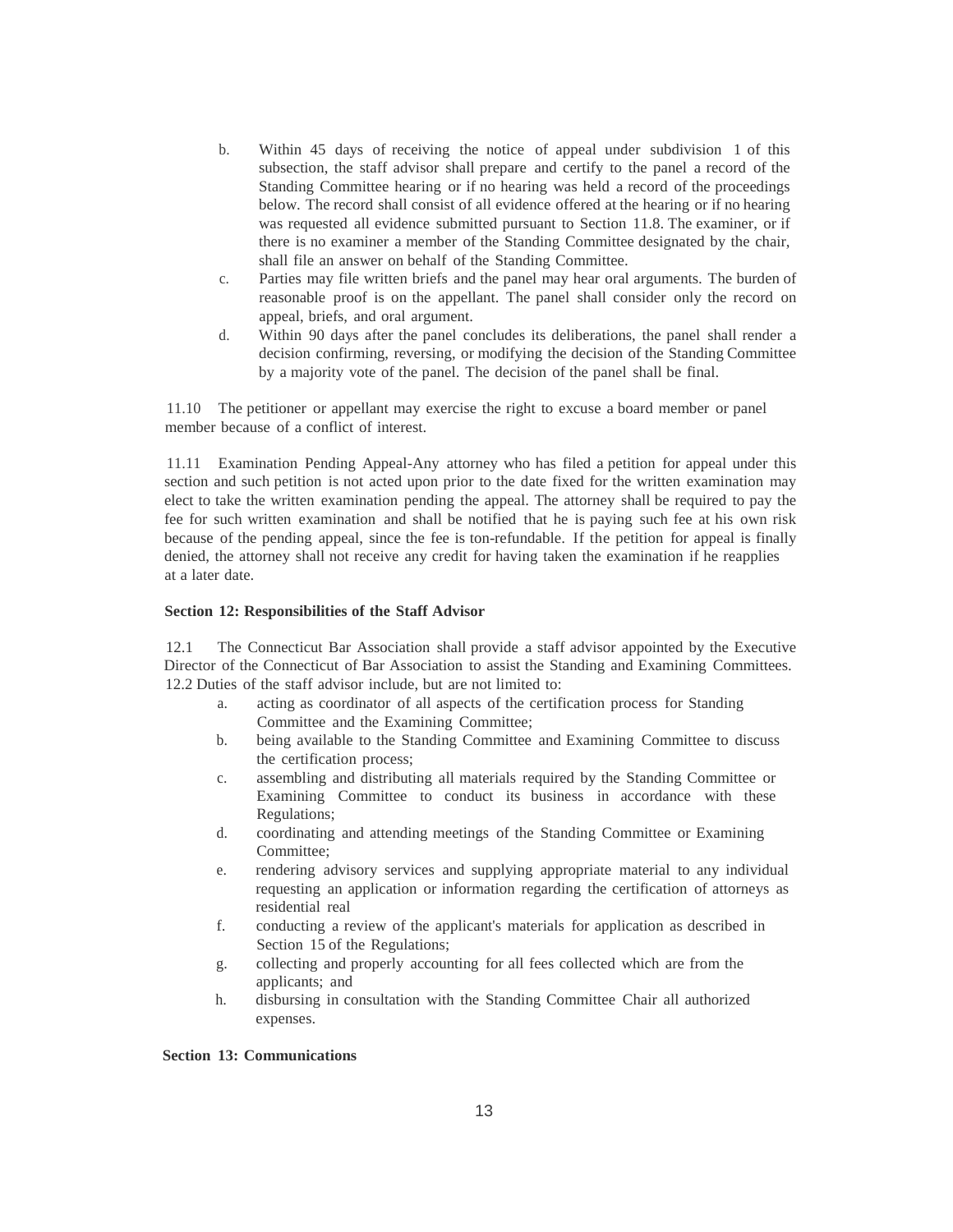In order to assure fairness and consistency, all communications between the applicant and any member of the Standing Committee or the Examining Committee must be conducted through the respective Chair or the staff advisor.

## **Section 14: Notice of lntent to Apply for Certification or Re-certification and Contents of the Application Packet.**

14.l Prior to making a formal application for certification or re-certification, an applicant is required to file with the Standing Committee through the staff advisor a Notice of lntent to Apply form and in addition pay a nonrefundable pre-application fee in the amount of \$50.00. The Notice of Intent to Apply serves the purpose of providing basic information about the applicant in advance to expedite processing of the formal application when it is submitted and to defray the costs of inquiries regarding the certification process. Upon receipt of the Notice and Fee, the applicant will be sent an official application packet containing the forms and instructions to be used in filing the application. In addition the applicant will be assigned a control number.

- 14.2 The application packet includes, but is not limited to the following:
	- a. Applicant's Bulletin form
	- b. Acknowledgment Letter form
	- c. Instruction Sheet form
	- d. Application form
	- e. Specimen of Handwriting form
	- f. Amendment to Applicant form
	- g. Additional Response Page form
	- h. Petition for Non-Standard Testing form

14.3 If the applicant files a formal application, the pre-application fee will be applied to the application fee.

## **Section 15: Application for Certification or Re-certification**

15.1 Subject to the Notice of lntent to File requirement described in Section 14, an applicant can file a formal application for certification or re-certification with the Standing Committee on forms provided by the Standing Committee together with payment of the basic application fee to the Standing Committee.

- a. Upon receipt of a formal application from the applicant, the staff advisor shall review all materials submitted by the applicant for completeness and conformance with the requirements of the Regulations.
- b. If omissions are noted or clarification of responses is needed, the staff advisor shall contact the applicant and request additional information.
- c. The staff advisor shall notify the applicant in writing once the materials are deemed complete.

15.2 Applications that are not accompanied by all of the supporting documentation or the appropriate fee will not be processed. The staff advisor will promptly notify the applicant in writing of the omissions pursuant to Section 14.1. The applicant will have 30 days from the time of such notice to submit the required materials or request an extension. In the event that the materials are not submitted within this period and a request for an extension has not been granted,the application will be deemed to have lapsed and no longer eligible for consideration . In this case, the applicant will receive a refund in the amount of 50 percent of the application fee.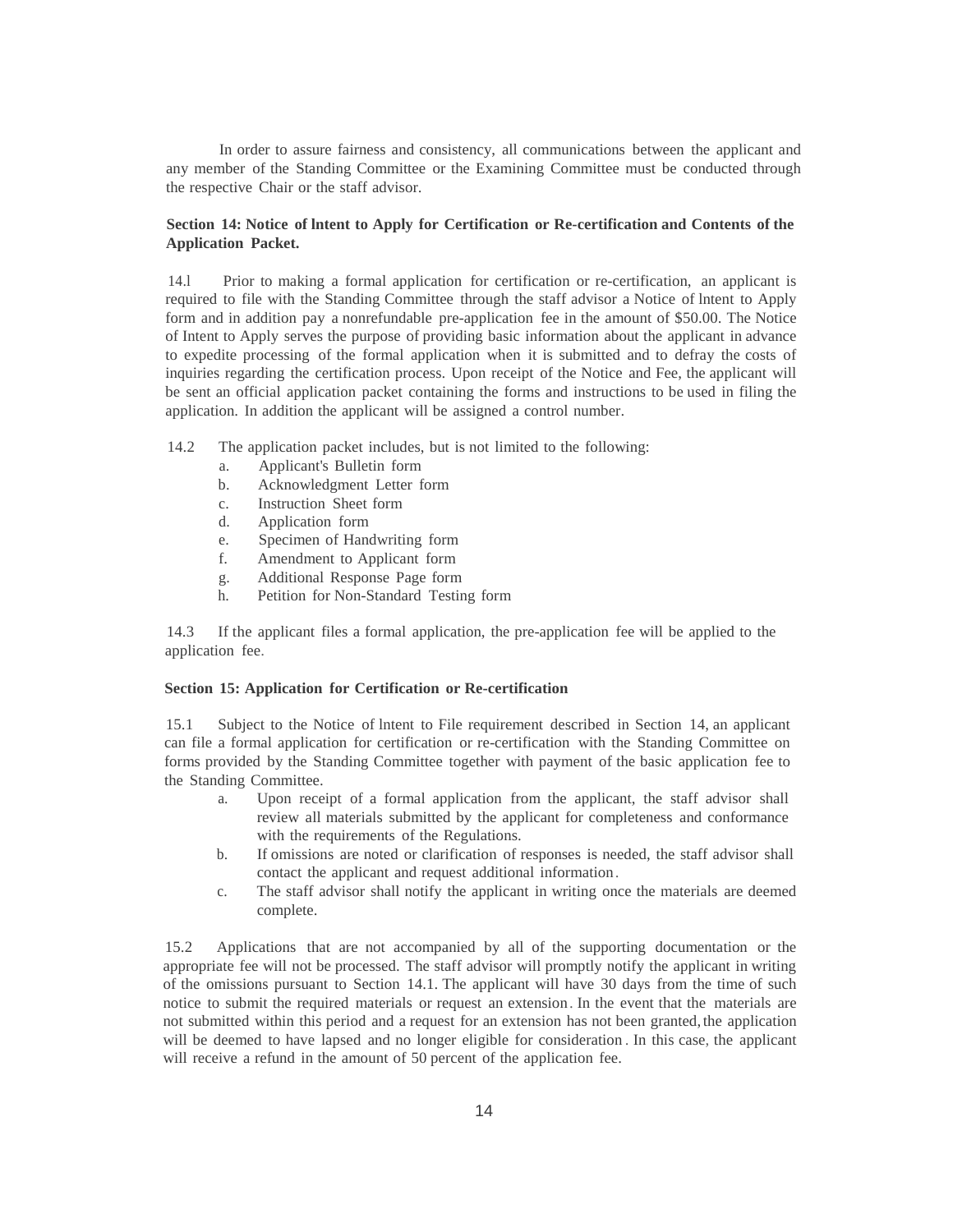15.3 Withdrawal of an application either by the applicant, or because it has lapsed does not preclude a subsequent application by the applicant.

15.4 As soon as reasonably practical after receipt of a completed application for certification or re-certification the staff advisor shall select a member of the Examining Committee to review the completed application for certification or re-certification. If such member deems the individual otherwise qualified he or she shall direct the staff advisor to send the notice of examination form to the applicant providing said applicant with the time and place of the examination. An examination fee of \$250.00 shall be due and payable after an applicant has been notified of their eligibility to take the examination. The payment of such fee is a prerequisite to

the taking of the examination. Upon receipt of the \$250.00 examination fee, the staff advisor shall forward an entrance pass form to the applicant.

15.5 If such member deems the applicant not otherwise qualified, he or she shall refer the completed application to the entire Examining Committee who shall conduct a *de novo* review of the application. A majority vote of the Examining Committee then serving shall be necessary to deem the applicant otherwise qualified .

15.6 If the Examining Committee deems the applicant not otherwise qualified, it shall notify the applicant of its decision and provide the applicant with a copy of the appeal procedure by certified mail. Any appeal shall be heard pursuant to Section 11 of these Regulations.

# **Section 16: Time Guidelines**

|                      | First day to File for Examination                                                                   |
|----------------------|-----------------------------------------------------------------------------------------------------|
| <b>30 DAYS LATER</b> | Non-standard testing petition deadline                                                              |
| <b>30 DAYS LATER</b> | Application Filing Deadline                                                                         |
| <b>45 DAYS LATER</b> | Deadline for Standing Committee to issue letter concerning<br>eligibility of applicant to take exam |
| 15 DAYS LATER        | Examination                                                                                         |
| 90 DAYS LATER        | Deadline for completion of grading by Examining Committee of<br>examination results                 |
| <b>15 DAYS LATER</b> | Standing Committee certification meeting                                                            |
| <b>7 DAYS LATER</b>  | Release of results                                                                                  |

16.2 Notwithstanding these guidelines, the Standing Committee and/or the Examining Committee are not bound to any specific schedule in processing, evaluating, or deciding on an application for certification or re-certification.

16.3 Applications and the evaluation process will be handled as expeditiously as conditions will allow. An applicant who has submitted all required materials when and as requested and has otherwise complied with the provisions may generally expect to have his or her application acted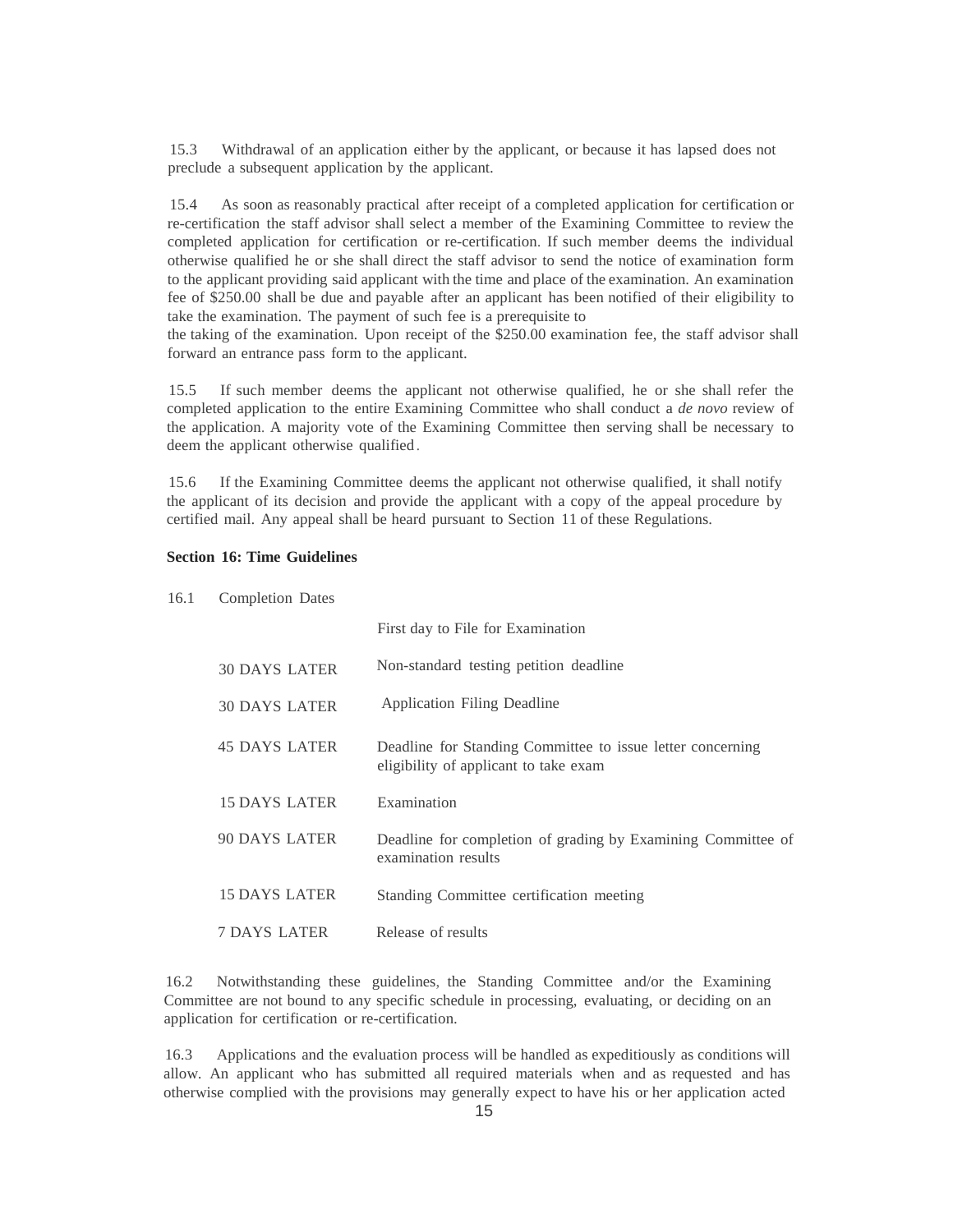upon by the Examining Committee in time to have a recommendation submitted to the Standing Committee . However, the Standing Committee reserves the right to modify the schedule of making its recommendation on an individual's certification should circumstances warrant.

Section 17: Development of Recommendations on Certification Applications

17.1 The Chair of the Examining Committee will advise the Standing Committee of those names representing individuals who successfully passed the examination and those individuals who were unsuccessful. The recommendation is transmitted in a written report to the Standing Committee Chair.

17.2 The Standing Committee Chair shall notify each applicant of a pass or fail status on the examination. Any applicant who fails shall be notified of the examination results and of their appeal rights by certified mail.

17.3 Any applicant who hassatisfied allrequirements for certification,but hasfailed the written examination, may elect to take the examination the next time it is offered. In any such case, the usual application fee shall be waived. The applicant shall be required to pay the examination fee. In addition, the applicant shall only be required to provide updated information concerning continuing legal education activities and to affirm all other information on the original application.

17.4 Within 15 days of the mailing of the notice from the chair of the Standing Committee that the applicant has failed the written examination, the applicant may review a copy of his or her examination at the CBA Law Center at a time designated by the staff advisor. The copy must be reviewed in the presence of the staff advisor. The applicant shall not remove the examination from the CBA Law Center's office.

17.5 If,after reviewing the examination, the applicant believes that an error or errors were made in the grading, he or she may file an appeal in accordance with the provisions of Section 11 of these Regulations.

17.6 The staff advisor shall forward the appropriate certificate to all successful applicants. The Staff Advisor shall retain and file a copy of the certificate by serial number assigned. No individual can use the wording "Board Certified Residential Real Estate Specialist" without having been issued a serialized certificate.

Section 18: Schedule of Fees and Annual Reporting Requirements

18.1 Pre-Application Fee \$ 50.00 Application Fee \$ 250.00 Examination Fee \$ 250.00 Annual Fee\* \$ 150.00\*

\*Except in last year of any certification period.

18.2 If the applicant has paid the \$50.00 pre-application fee to receive the application and then files a formal application, the \$50.00 shall be deducted from the application fee. Inall other cases the fee is non-refundable.

18.3 The non-refundable pre-application fee accompanies the "Notice of Intent to Apply" form which applicants must file prior to receiving an application package.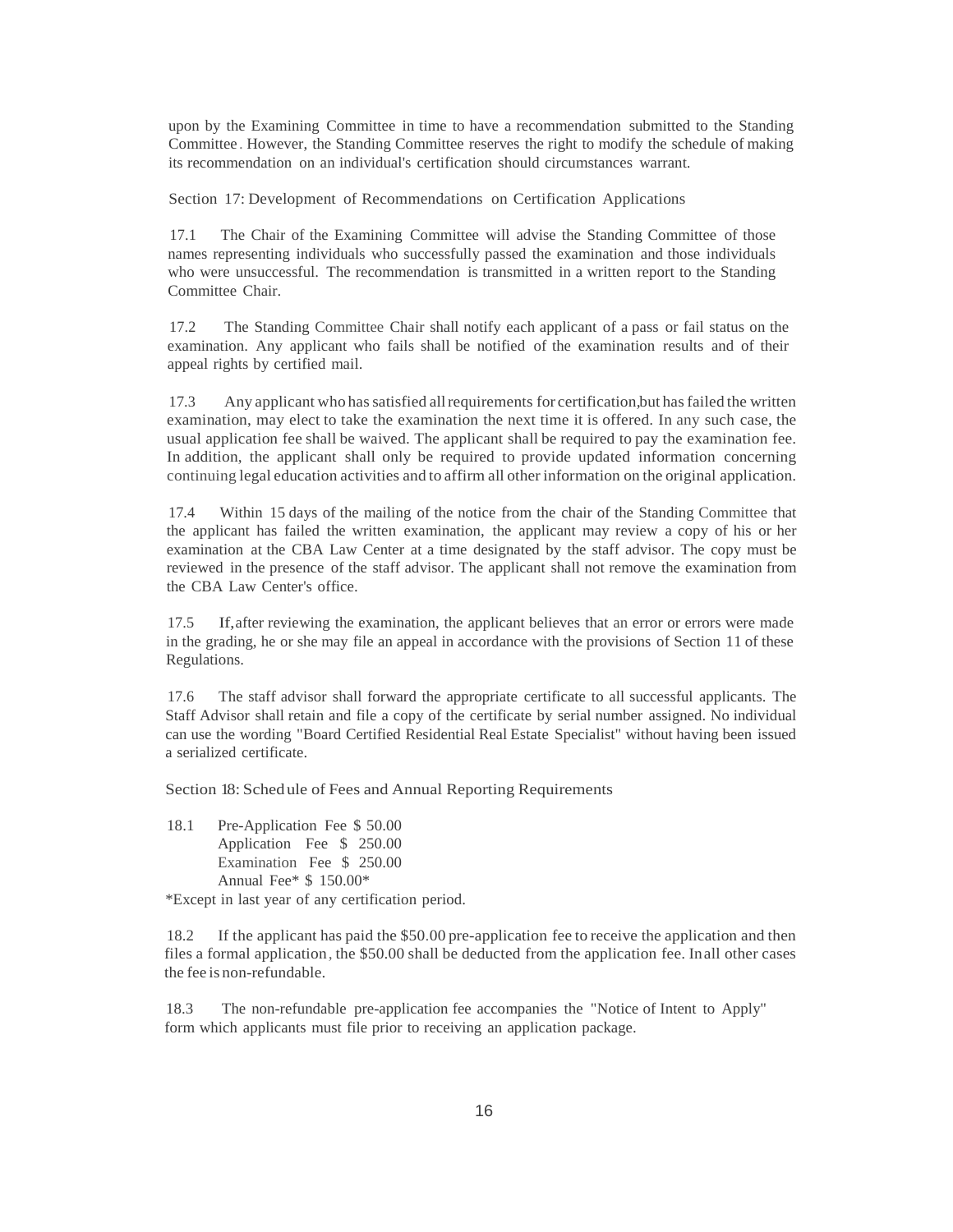18.4 The application fee is paid at the time of filing of the formal application. Fifty percent of this fee will be refunded should the applicant withdraw his or her application prior to examination or should the application be deemed to have lapsed in accordance with the Regulations.

18.5 An annual fee of \$150.00 shall be assessed against any attorney who has been certified. The first annual fee is due on January first of the year following the issuance of the certificate. Thereafter the fee is due annually, in January, except for the calendar year during which the attorney's certification or re-certification will expire, when no annual fee is due.

18.6 The Staff Advisor shall send a form annually to each certified attorney requesting:

- a. the attorney's continuing legal education data since the attorney's last reporting;
- b. an affidavit reporting any grievances filed against the attorney and any disciplinary action taken against the attorney, including and sanctions, discipline, or conditions imposed;
- d. an affidavit Reporting any malpractice actions brought against the attorney;
- e. a properly executed Certificate of Insurance confirming the existence of a professional liability insurance policy issued by a licensed liability insurance company authorized to insure such risks in the State of Connecticut with minimum coverage of \$1,000,000.00 per claim, and in the aggregate; and
- f. any other information the Committee may require to insure that the ce11ified attorney continues to satisfy all of the requirements of certification.

## **Section 19: Communication of Certification**

Upon certification or re-certification and after receipt of a serialized certificate issued pursuant to Section 17 of the Regulations as a specialist in the area of residential real estate, an attorney may state that he or she is a "Board Certified Residential Real Estate Specialist" pursuant to Rule 7.4a of the Connecticut Practice Book Rules of Professional Conduct.

# **Section 20: Disclosure of Information and Authorization**

Each applicant for certification or re-certification shall authorize the Standing Committee to contact such person or persons as the Standing Committee may deem advisable in the conduct of any investigation or determination by the Standing Committee in connection with the certification, re-certification or suspension of certification of the applicant.

# **Section 21: Conflict of Interest**

- 21.1 General Guidelines
	- a. A person with a conflict of interest must be disqualified from any involvement in any certification matter being considered.
	- b. It is the duty of any person involved in the certification process to disclose in writing any present or previous affiliation that might lead to the appearance of a conflict of interest.
	- c. Any Board Certified Residential Real Estate Specialist will become disqualified if he or she holds an office as Superior Court or Appellate Court Judge.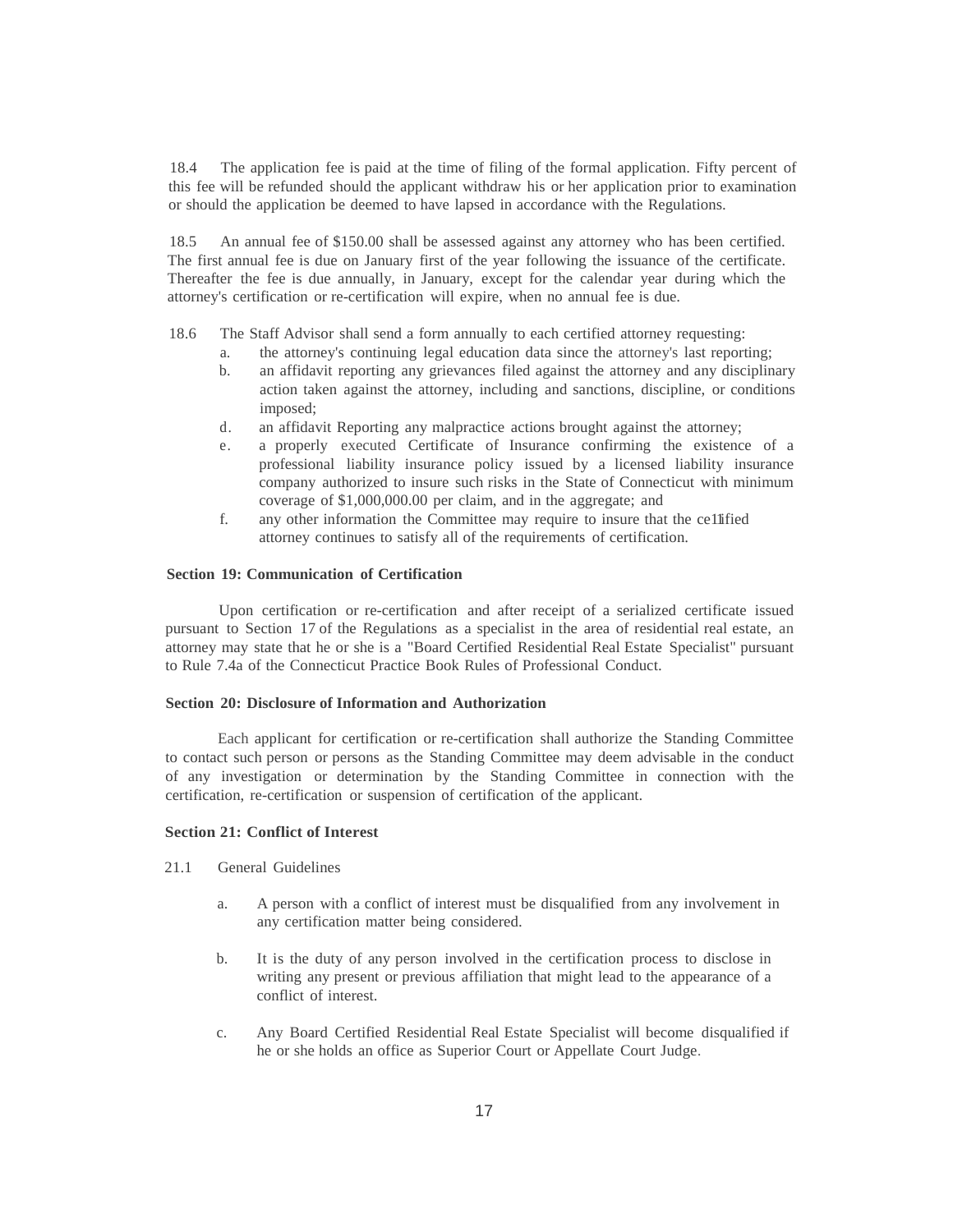- 21.2 Guidelines for Standing Committee and Examining Committee members
	- a. Members of Standing Committee and Examining Committee have significant responsibility in the process of certification and re-certification of attorneys and serve a vital and important function on behalf of the legal profession. To avoid even the appearance of impropriety, it is essential to adhere to the fair and effective functioning of the certification and re-certification process as well as to maintain the public and professional respect for the system and those who act in it to act impartially.
	- b. A member or former member of either the Standing Committee or Examining Committee is disqualified from sitting for any examination for a period of one year after the expiration of his or her term or after resignation from the committee.

#### **Section 22: Non-compliance with Roles or Procedures**

An applicant for certification or re-certification or any current holder of a serialized certificate of certification granted by the Standing Committee who does not comply with these Regulations may be denied certification or re-certification or may have his or her certification suspended. In addition, non-compliance with the Regulations, including deadlines set, may cause a delay in the disposition of an application for certification or re-certification.

## **Section 23: Indemnification and Hold Harmless**

An applicant for certification or re-certification agrees to hold and save the Connecticut Bar Association, Standing Committee, Examining Committee, its volunteers, officers, agents and employees harmless from any liability or damage of any kind claimed brought by the applicant for any activity relating to the certification process.

## **Section 24: Adoption and Amendments**

24.1 These Regulations become effective upon the approval of the Legal Specialization Screening Committee, c/o Director of Legal Services, Judicial Department, State of Connecticut, 100 Washington Street, Hartford, Connecticut 06106.

24.2 The power to approve an amendment to these Regulations are vested in the Legal Specialization Screening Committee, however, the Legal Specialization Screening Committee will not act on any amendment until it has first received and considered the advice and recommendation of the Standing Committee and Connecticut Bar Association House of Delegates.

24.3 The Standing Committee may recommend revising or amending the Regulations by a majority vote of those members then in attendance at a regular meeting duly called. The Standing Committee shall report any such proposed revision or amendment to the CBA House of Delegates and the Legal Specialization Screening Committee in accordance with the provisions of Section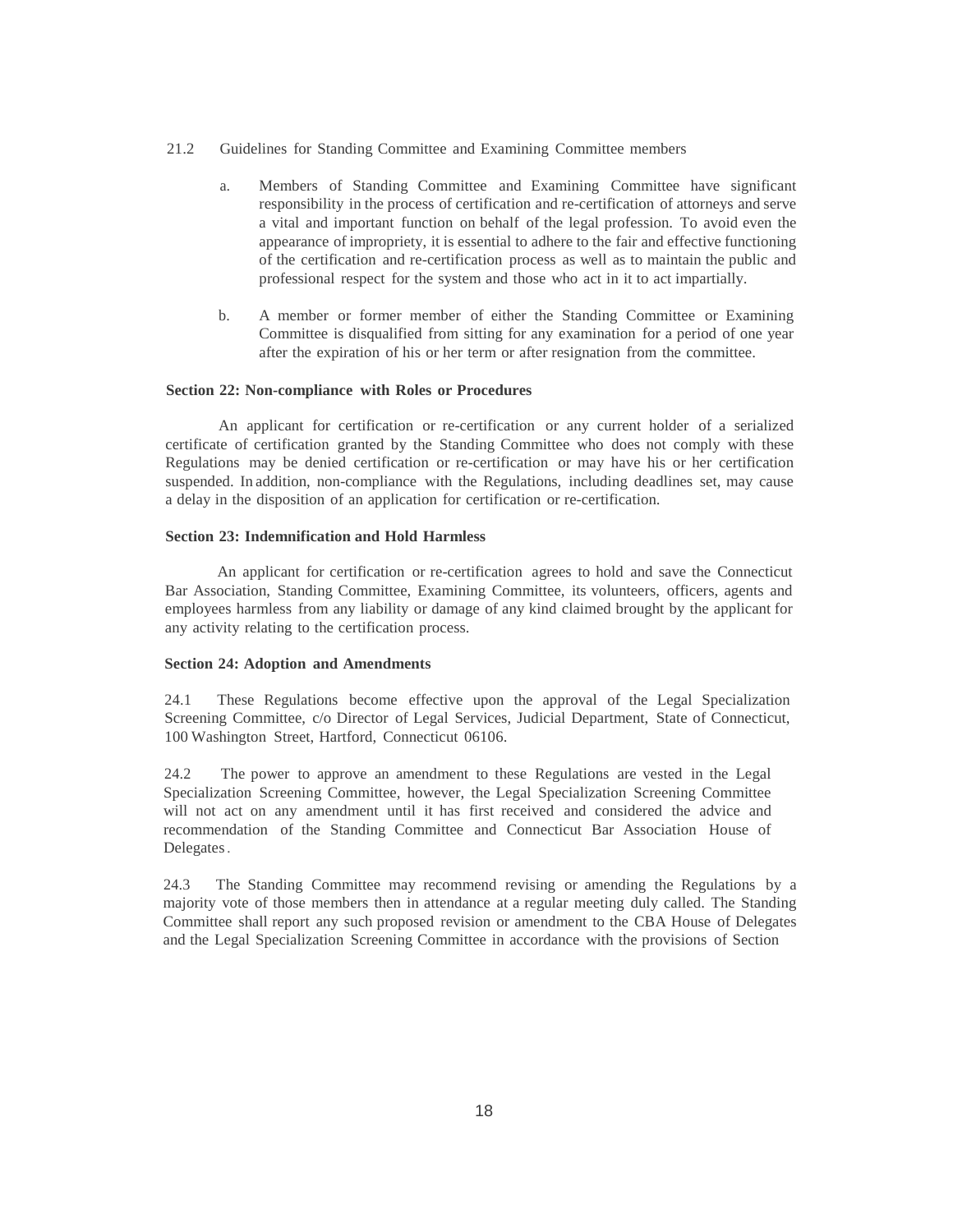## **AFFIDAVIT OF NO-CONTACT**

The undersigned, being duly sworn, subject to the penalties of perjury and false statement, makes oath to the truth of the following:

1) That I was unable to attend the examination for Certification as a Specialist in Residential Real Estate on due to unforeseen occurrences beyond my control.

2) That such circumstances were:

3) That I represent, promise and covenant:

a) that I have not engaged in any oral or written discussion, correspondence or other contact with any individual who took or administered the examination;

b) that I have no knowledge of the content of the examination; and

c) that I will not engage in any oral or written discussion, correspondence or other contact with any individual who took or administered the examination in the future.

4) That I understand, acknowledge and agree that any breach of this no-contact affidavit, as determined in the sole discretion of the Examining Committee, shall prevent me from sitting for this or any future examination; and that any such breach shall be reported to the Statewide Grievance Committee.

 $Signature:$ 

Date

OATH AND AFFIRMATION

STATE OF CONNECTICUT )

 $)$  SS. CONTY OF \_\_\_\_\_\_\_\_\_\_ )

> Before me personally appeared \_\_\_\_\_\_\_\_\_\_\_\_\_\_\_\_\_\_\_\_\_\_\_\_\_ known or satisfactorily proven to me to be the person described herein and who, having been duly sworn, made oath or affirmation to the truth of the aforesaid facts, representations and promises; and executed the foregoing instrument as his or her free act and deed, having read, accepted, understood and affirmed the truth of the foregoing affidavit.

In witness wherefore, I have hereto set my hand and official seal on this \_\_\_\_\_ day of  $\frac{20}{\sqrt{25}}$ 

\_\_\_\_\_\_\_\_\_\_\_\_\_\_\_\_\_\_\_\_\_\_\_\_\_\_\_\_\_\_\_\_

Notary Public/Commissioner of Superior Court My Commission Expires:--------